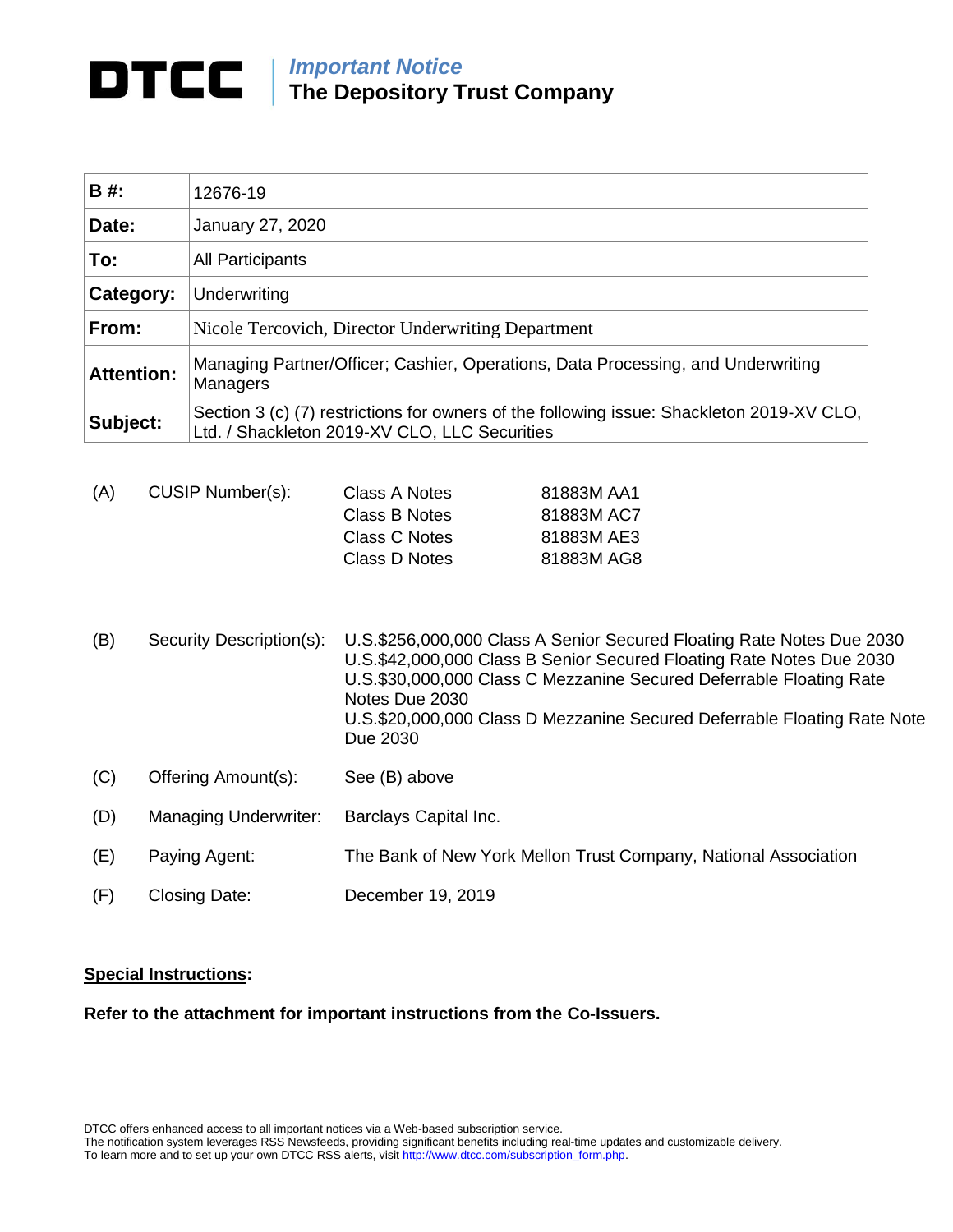## **Shackleton 2019-XV CLO, Ltd.**

c/o Walkers Fiduciary Limited Cayman Corporate Centre 27 Hospital Road Grand Cayman, KY1-9008 Cayman Islands

| 81883M AA1 |
|------------|
| 81883M AC7 |
| 81883M AE3 |
| 81883M AG8 |
|            |

## **Shackleton 2019-XV CLO, LLC**

c/o Puglisi & Associates 850 Library Avenue, Suite 204 Newark, Delaware 19711

The Co-Issuers and the Managing Underwriter referred to above are putting Participants on notice that they are required to follow these purchase and transfer restrictions with regard to the above referenced securities.

In order to qualify for the exemption provided by Section 3(c)(7) under the Investment Company Act of 1940, as amended (the "Investment Company Act"), and the exemption provided by Rule 144A under the Securities Act of 1933, as amended (the "Securities Act"), offers, sales and resales of the Class A Senior Secured Floating Rate Notes Due 2030 (the "Class A Notes"), the Class B Senior Secured Floating Rate Notes Due 2030 (the "Class B Notes"), the Class C Mezzanine Secured Deferrable Floating Rate Notes Due 2030 (the "Class C Notes") and the Class D Mezzanine Secured Deferrable Floating Rate Notes Due 2030 (the "Class D Notes") (collectively, the "Securities") within the United States or to U.S. Persons may only be made in minimum denominations of \$250,000 (or other applicable authorized denomination pursuant to the Indenture) to "qualified institutional buyers" ("QIBs") within the meaning of Rule 144A that are also "qualified purchasers" ("QPs") within the meaning of Section 2(a)(51)(A) of the Investment Company Act, unless otherwise permitted by the Indenture. Each purchaser of Securities (1) represents to and agrees with the Co-Issuers and the Managing Underwriter that (A) (i) the purchaser is a QIB who is a QP (a "QIB/QP"); (ii) the purchaser is not a broker-dealer which owns and invests on a discretionary basis less than \$25 million in securities of unaffiliated issuers; (iii) the purchaser is not a participant-directed employee plan, such as a 401(k) plan; (iv) the QIB/QP is acting for its own account, or the account of another QIB/QP; (v) the purchaser is not formed for the purpose of investing in the Co-Issuers; (vi) the purchaser, and each account for which it is purchasing, will hold and transfer at least the minimum denomination of Securities; (vii) the purchaser understands that the Co-Issuers may receive a list of participants holding positions in its securities from one or more book-entry depositaries; and (viii) the purchaser will provide notice of the transfer restrictions to any subsequent transferees; or (B) it is not a U.S. Person and is purchasing the Securities outside the United States and (2) acknowledges that the Co-Issuers have not been registered under the Investment Company Act and the Securities have not been registered under the Securities Act and represents to and agrees with the Co-Issuers and the Managing Underwriter that, for so long as the Securities are outstanding, unless otherwise permitted by the Indenture, it will not offer, resell, pledge or otherwise transfer the Securities in the United States or to a U.S. Person except to a QIB that is also a QP in a transaction meeting the requirements of Rule 144A. Each purchaser further understands that the Securities will bear a legend with respect to such transfer restrictions. See "Transfer Restrictions" in the Shackleton 2019-XV CLO, Ltd. Offering Circular.

The charter, bylaws, organizational documents or securities issuance documents of the Co-Issuers provide that the Co-Issuers will have the right to (i) require any holder of Securities that is a U.S. Person who is determined not to be both a QIB and a QP to sell the Securities to a QIB that is also a QP,